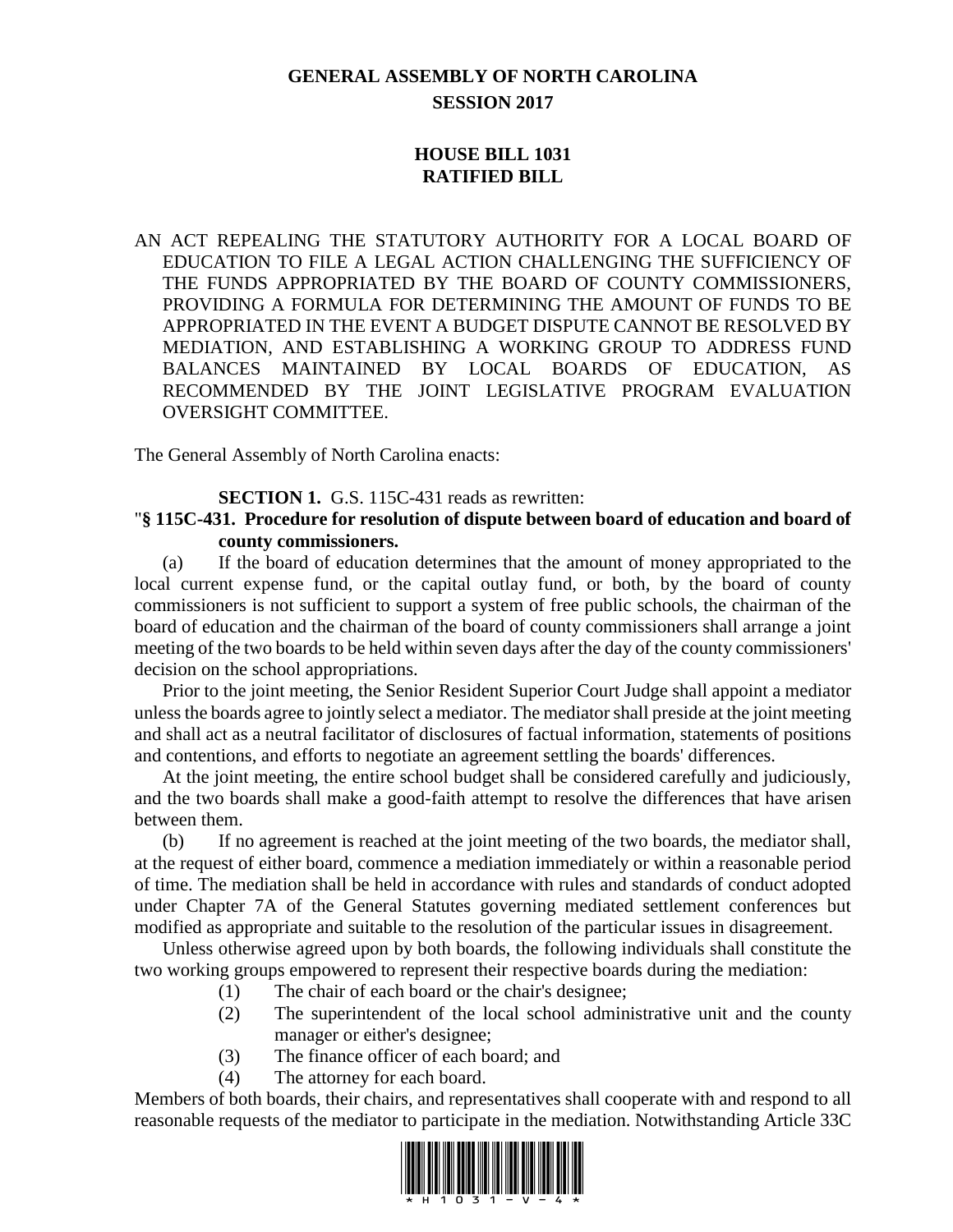of Chapter 143 of the General Statutes, the mediation proceedings involving the two working groups shall be conducted in private. Evidence of statements made and conduct occurring in a mediation are not subject to discovery and are inadmissible in any court action. However, no evidence otherwise discoverable is inadmissible merely because it is presented or discussed in a mediation. The mediator shall not be compelled to testify or produce evidence concerning statements made and conduct occurring in a mediation in any civil proceeding for any purpose, except disciplinary hearings before the State Bar or any agency established to enforce standards of conduct for mediators. Reports by members of either working group to their respective boards shall be made in compliance with Article 33C of Chapter 143 of the General Statutes.

Unless both boards agree otherwise, or unless the boards have already resolved their dispute, the mediation shall end no later than August 1. The mediator shall have the authority to determine that an impasse exists and to discontinue the mediation. The mediation may continue beyond August 1 provided both boards agree. If both boards agree to continue the mediation beyond August 1, the board of county commissioners shall appropriate to the local school administrative unit for deposit in the local current expense fund a sum of money sufficient to equal the local contribution to this fund for the previous year.

If the working groups reach a proposed agreement, the terms and conditions must be approved by each board. If no agreement is reached, the mediator shall announce that fact to the chairs of both boards, the Senior Resident Superior Court Judge, and the public. The mediator shall not disclose any other information about the mediation. The mediator shall not make any recommendations or public statement of findings or conclusions.

The local board of education and the board of county commissioners shall share equally the mediator's compensation and expenses. The mediator's compensation shall be determined according to rules adopted under Chapter 7A of the General Statutes.

(b1) If agreement is not reached in mediation on the amount of money appropriated to the local current expense fund, and the amount to be appropriated has not been calculated pursuant to this subsection for longer than the prior year, the sum to be appropriated for the budget year in dispute shall be calculated as follows:

- (1) The amount of moneys appropriated to the local current expense fund by the board of county commissioners in the prior fiscal year that are expended in that year by the local school administrative unit or transferred as required by G.S. 115C-75.10, 115C-218.105, 115C-238.70, and 116-239.11 shall be divided by the sum of the following: the average daily membership of the local school administrative unit plus the share of the average daily membership of any innovative, charter, regional, or laboratory school whose students reside in the local school administrative unit for the prior school year.
- (2) The amount from subdivision (1) of this subsection, rounded to the nearest penny, shall then be multiplied by the sum of one plus the twelve month percent change in the second quarter Employment Cost Index for elementary and secondary school workers as reported by the Federal Bureau of Labor Statistics.
- (3) The amount from subdivision (2) of this subsection, rounded to the nearest penny, shall then be multiplied by the sum of the following: the allotted average daily membership for the school year plus the share of the average daily membership of any innovative, charter, regional, or laboratory school whose students reside in the local school administrative unit for the budget year in dispute.

The board of county commissioners shall appropriate to the local current expense fund the sum from subdivision (3) of this subsection, rounded to the nearest penny, to the local board of education for the budget year in dispute.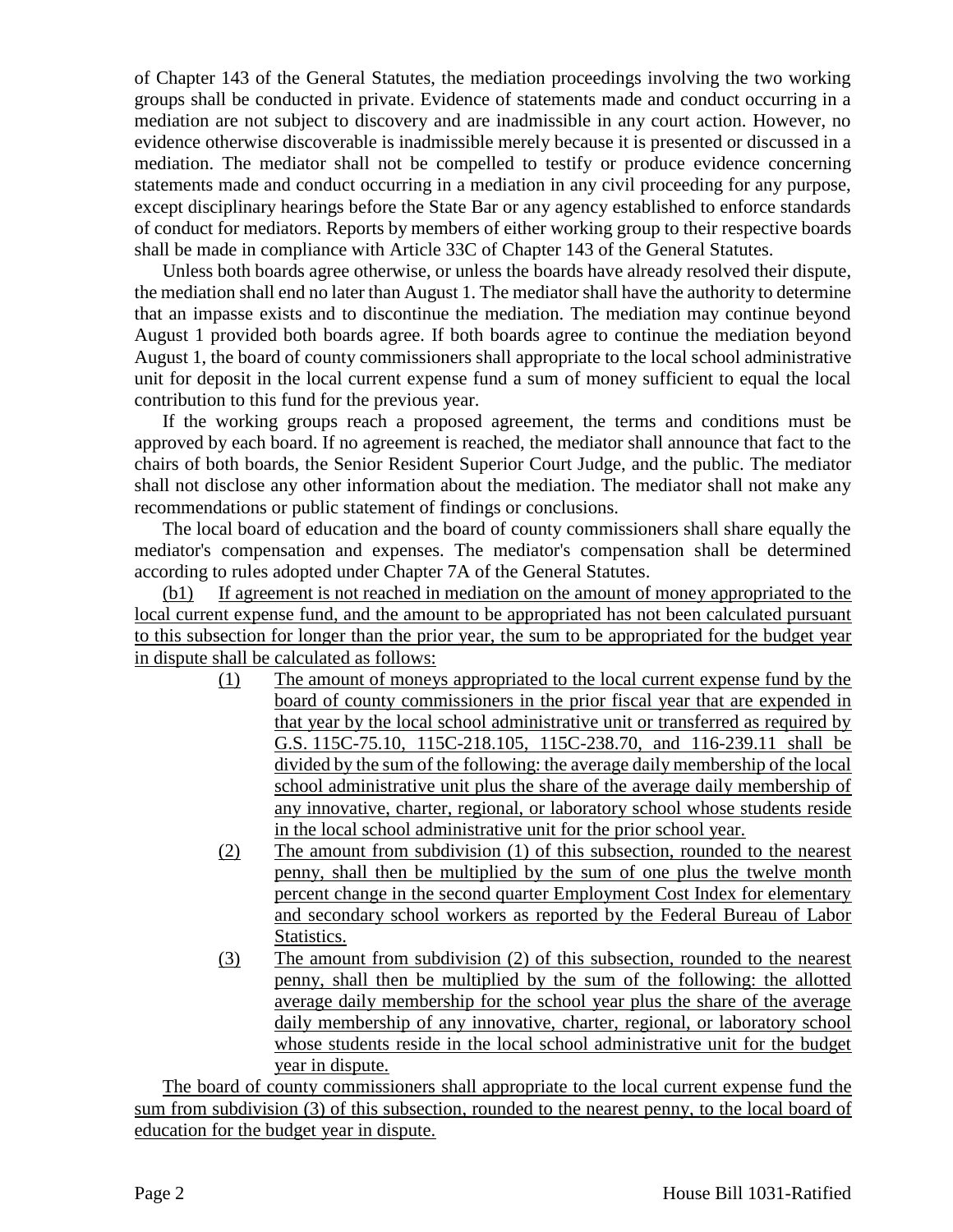(b2) If agreement is not reached in mediation, and the amount to be appropriated has been calculated pursuant to subsection (b1) of this section to the local current expense fund for the prior two years, the sum to be appropriated for the budget year in dispute shall be calculated as follows:

- (1) The amount of moneys appropriated to the local current expense fund by the board of county commissioners in the prior fiscal year that are expended in the prior fiscal year by the local school administrative unit and transferred as required by G.S. 115C-75.10, 115C-218.105, 115C-238.70, and 116-239.11 shall be divided by the sum of the following: the average daily membership plus the share of the average daily membership of any innovative, charter, regional, or laboratory school whose students reside in the local school administrative unit for the prior school year.
- (2) The twelve month percent change in the second quarter Employment Cost Index for elementary and secondary school workers as reported by the Federal Bureau of Labor Statistics shall be increased by three percent (3%).
- (3) The amount from subdivision (1) of this subsection, rounded to the nearest penny, shall then be multiplied by the sum of one plus the sum from subdivision (2) of this subsection, rounded to the nearest penny.
- (4) The amount from subdivision (3) of this subsection shall then be multiplied by the sum of the following: the allotted average daily membership for the school year plus the share of the average daily membership of any innovative, charter, regional, or laboratory school whose students reside in the local school administrative unit for the budget year in dispute.

The board of county commissioners shall appropriate to the local current expense fund the sum from subdivision (4) of this subsection, rounded to the nearest penny, to the local board of education for the budget year in dispute.

(b3) Neither the local board of education nor the board of county commissioners shall file any legal action challenging the determination as to the funds to be appropriated by the board of county commissioners to the local current expense fund in accordance with the formulas found in subsections (b1) and (b2) of this section.

(c) Within five days after an announcement of no agreement on the amount of money to be appropriated to the capital outlay fund by the mediator, the local board of education may file an action in the superior court division of the General Court of Justice. Either board has the right to have the issues of fact tried by a jury. When a jury trial is demanded, the cause shall be set for the first succeeding term of the superior court in the county, and shall take precedence over all other business of the court. However, if the judge presiding certifies to the Chief Justice of the Supreme Court, either before or during the term, that because of the accumulation of other business, the public interest will be best served by not trying the cause at the term next succeeding the filing of the action, the Chief Justice shall immediately call a special term of the superior court for the county, to convene as soon as possible, and assign a judge of the superior court or an emergency judge to hold the court, and the cause shall be tried at this special term. The judge shall find, or if the issue is submitted to the jury, the jury shall find the amount of money legally necessary from the board of county commissioners to provide the local school administrative units with buildings suitably equipped, as required by G.S. 115C 521, facts as to the following in order to maintain a system of free public schools as defined by State law and State Board of Education policy: policy. (i) the amount of money legally necessary from all sources and (ii) the amount of money legally necessary from the board of county commissioners. In making the finding, the judge or the jury shall consider the educational goals and policies of the State and the local board of education, the budgetary request of the local board of education, the financial resources of the county and the local board of education, and the fiscal policies of the board of county commissioners and the local board of education.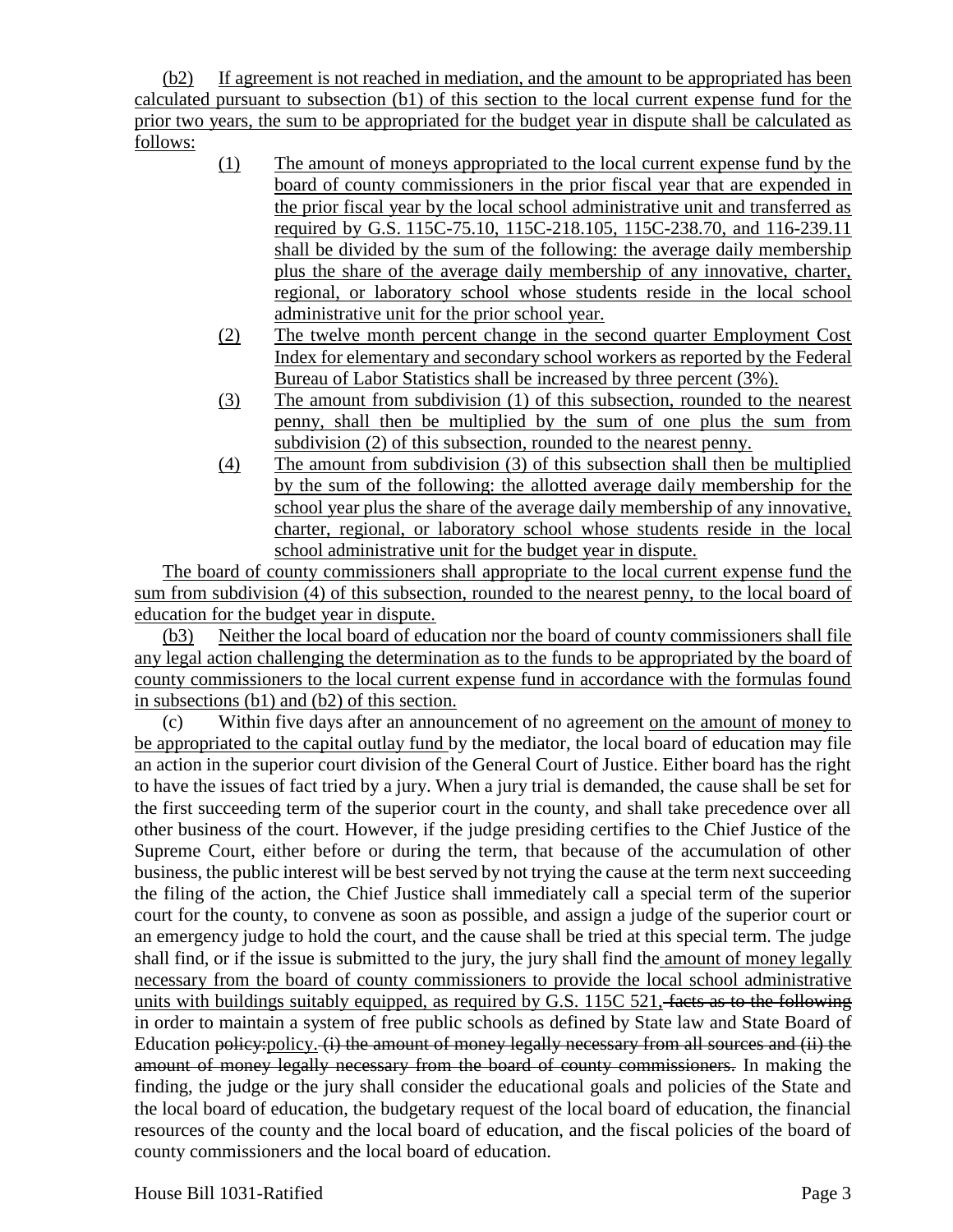All findings of fact in the superior court, whether found by the judge or a jury, shall be conclusive. When the facts have been found, the court shall give judgment ordering the board of county commissioners to appropriate a sum certain to the local school administrative unit, unit for the amount of money to be appropriated to the capital outlay fund and to levy such taxes on property as may be necessary to make up this sum when added to other revenues available for the purpose.

(d) An appeal from the judgement entered as provided in subsection (c) of this section may be taken to the appellate division of the General Court of Justice, and notice of appeal shall be given in writing within 10 days after entry of the judgment. All papers and records relating to the case shall be considered a part of the record on appeal. The conclusion of the school or fiscal year shall not be deemed to resolve the question in controversy between the parties while an appeal is still pending. Any final judgment shall be legally binding on the parties at the conclusion of the appellate process. The payment of any final judgment by the county in favor of the local school administrative unit shall not be considered, or used in any manner, to deny or reduce appropriations to the local school administrative unit by the county in fiscal years subsequent to the one at issue to offset such payment of a final judgment.

(e) If, in an action filed under this section, subsection (c) of this section, the final judgment of the General Court of Justice is rendered after the due date prescribed by law for property taxes, the board of county commissioners is authorized to levy such supplementary taxes as may be required by the judgment, notwithstanding any other provisions of law with respect to the time for doing acts necessary to a property tax levy. Upon making a supplementary levy under this subsection, the board of county commissioners shall designate the person who is to compute and prepare the supplementary tax receipts and records for all such taxes. Upon delivering the supplementary tax receipts to the tax collector, the board of county commissioners shall proceed as provided in G.S. 105-321.

The due date of supplementary taxes levied under this subsection is the date of the levy, and the taxes may be paid at par or face amount at any time before the one hundred and twentieth day after the due date. On or after the one hundred and twentieth day and before the one hundred and fiftieth day from the due date there shall be added to the taxes interest at the rate of two percent (2%). On or after the one hundred and fiftieth day from the due date, there shall be added to the taxes, in addition to the two percent (2%) provided above, interest at the rate of three-fourths of one percent (3/4 of 1%) per 30 days or fraction thereof until the taxes plus interest have been paid. No discounts for prepayment of supplementary taxes levied under this subsection shall be allowed."

## **SECTION 2.** G.S. 115C-432(a) reads as rewritten:

"(a) After the board of county commissioners has made its appropriations to the local school administrative unit, or after the appeal procedure set out in G.S. 115C-431 for the capital outlay fund has been concluded, the board of education shall adopt a budget resolution making appropriations for the budget year in such sums as the board may deem sufficient and proper. The budget resolution shall conform to the uniform budget format established by the State Board of Education."

**SECTION 3.(a)** The Local Government Commission and the School of Government at the University of North Carolina at Chapel Hill shall convene a working group to develop and recommend statutory parameters for fund balances maintained by local boards of education and for disputes related to the capital outlay fund. The working group shall include at least one representative from each of the following groups: the North Carolina Association of County Commissioners, the North Carolina School Boards Association, and the North Carolina Association of School Business Officers. The working group shall produce findings and recommendations on the following issues:

> (1) Relating to fund balances maintained by local boards of education the following: